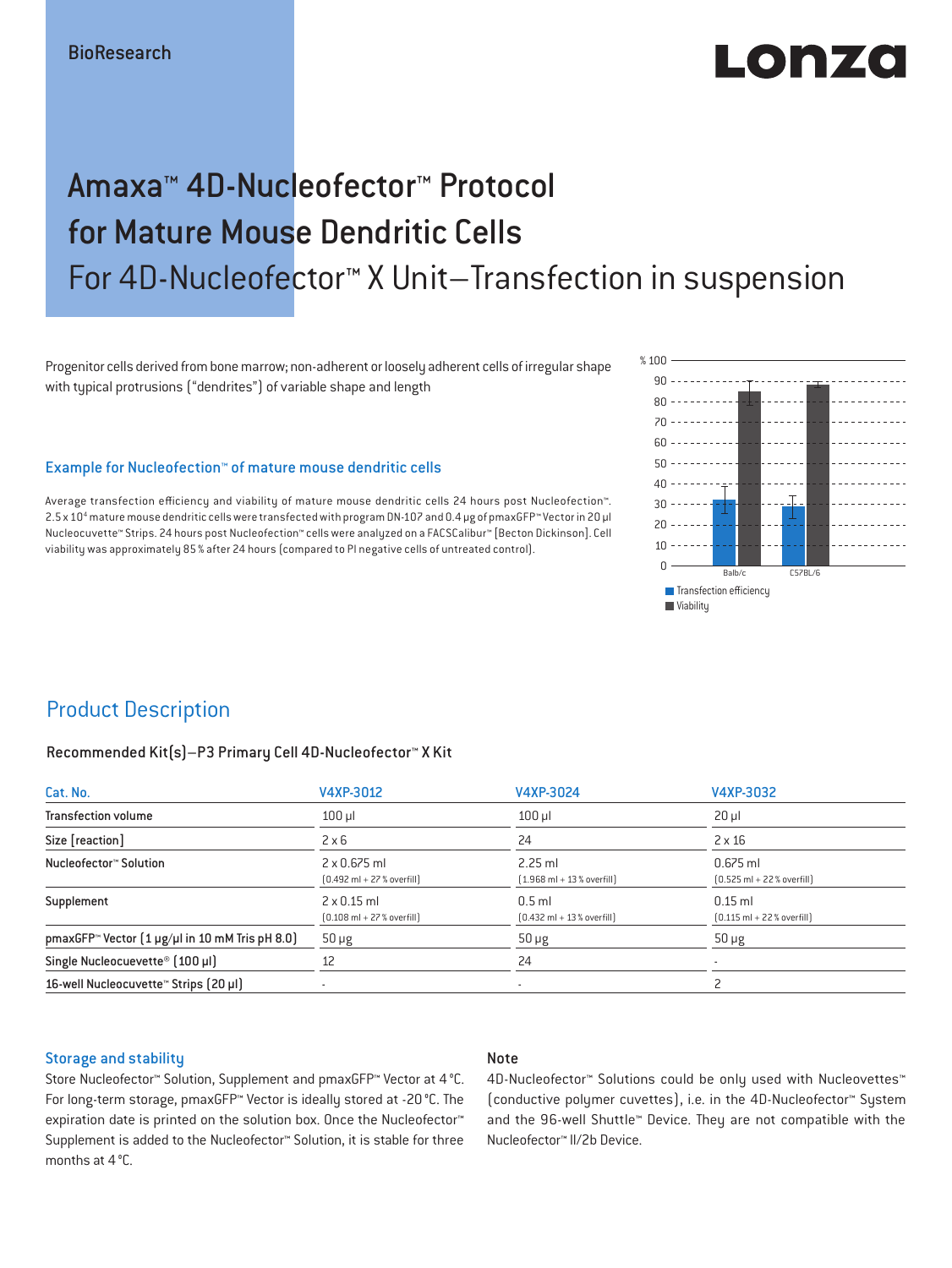# Required Material

### Note

Please make sure that the entire supplement is added to the Nucleofector<sup>™</sup> Solution. The ratio of Nucleofector™ Solution to supplement is 4.5:1 (see table 1)

- 4D-Nucleofector™ System (4D-Nucleofector™ Core Unit and 4D-Nucleofector™ X Unit)
- Supplemented 4D-Nucleofector™ Solution at room temperature
- Supplied 100 µl single Nucleocuvette™ or 20 µl 16-well Nucleocuvette™ Strips
- Compatible tips for 20 µl Nucleocuvette™ Strips: epT.I.P.S. [US/CDN: Eppendorf North America, Cat. No. 2491.431, Rest of World: Eppendorf AG, Cat. No. 0030073.266], Matrix TallTips® [Matrix Technologies Corp., Cat. No. 7281] or LTS Tips [Rainin Instruments, LLC, Cat. No. SR-L10F, SR/SS-L250S, SR/SS-L300S]. Before using other types of pipette tips, please ensure they reach the bottom of the Nucleocuvette™ Wells without getting stuck
- Supplied pmaxGFP™ Vector, stock solution 1µg/µl

### Note

For positive control using pmaxGFP™, dilute the stock solution to an appropriate working concentration. Further details are provided in table 3 of this Optimized Protocol. The volume of substrate solution added to each sample should not exceed 10% of the total reaction volume [2 µl for 20 µl reactions; 10 µl for 100 µl reactions).

– Substrate of interest, highly purified, preferably by using endotoxinfree kits; A260: A280 ratio should be at least 1.8

### Note

As contamination of the DNA with low molecular weight compounds may reduce cell viability, we strongly recommend performing an additional purification step after using a plasmid purification kit. Therefore precipitate the purified DNA twice using 20% PEG/2.5 M NaCl (final concentration).

- Cell culture plates of your choice
- Culture medium I: RPMI 1640 [Lonza; Cat. No. 12-167F] supplemented with 10% calf serum (FCS), 100μg/ml streptomycin, 100U/ml Penicilin, 2mM glutamine and 2000U/ml GM-CSF (BD Pharmingen; Cat. No.: 554586)
- Culture medium II: Culture medium I without GM-CSF
- Maturation medium: Culture medium I with 0.1 μg/ml LPS [Sigma; Cat. No. L-9764)
- Prewarm appropriate volume of culture medium I to 37 °C (see table 2)
- Appropriate number of cells/sample (see table 2)

# 1. Pre Nucleofection™

## Preparation of cells and cell culture - Preparation of bones

1.1 Carefully remove the femurs and tibia of freshly prepared mouse hind legs using forceps and scissors. Cut off both ends of the bones

### Isolation of dendritic cells

- 1.2 Use a 27G needle mounted to a 5 ml syringe to gently flush the bone marrow into a petri dish. Use 2–3 ml culture medium II per bone
- 1.3 Count the viable cells
- 1.4 Spin down cells at 300xg for 10 minutes at RT and discard the supernatant
- 1.5 Resuspend the cell pellet in culture medium I to reach a cell density of  $1 \times 10^6$  cells/ml
- 1.6 Transfer the cells into 24-well plates (1 ml/well) and incubate them in a 37 °C incubator with a 5 % CO<sub>2</sub> atmosphere

## Note

To yield a high number of functional dendritic cells it is necessary to maintain a sufficient level of GM-CSF. Fresh culture medium I (containing GM-CSF) should be added every second day.

- 1.7 On day 2, carefully remove 700 μl culture medium I from each well and replace it by fresh culture medium I, to maintain an appropriate GM-CSF concentration
- 1.8 On day 3, remove and discard culture medium I completely. Wash the cells carefully with 500 μl per well using culture medium II to remove residual non adherent cells
- 1.9 Add 1 ml fresh culture medium I per well
- 1.10 Incubate the cells at 37 °C in an incubator with 5 %  $\text{CO}_2$  atmosphere

## Maturation of dendritic cells

- 1.11 To generate mature dendritic cells stimulate the immature cells with 0.1 μg/ml LPS. Therefore remove 1 ml of the cell supernatant on day 6 and replace it by 1 ml maturation medium
- 1.12 Incubate the cells for one more day
- 1.13 On day 7, harvest the dendritic cells by collecting non adherent cells and loosely adherent cells. To release loosely adherent cells wash off the cells thoroughly by pipetting with culture medium I. Discard the adherent cells
- 1.14 Continue with Nucleofection™ as described in chapter 2

# 2. Nucleofection™

For Nucleofection™ Sample contents and recommended Nucleofector™ Program, please refer to Table 3.

2.1 Please make sure that the entire supplement is added to the Nucleofector™ Solution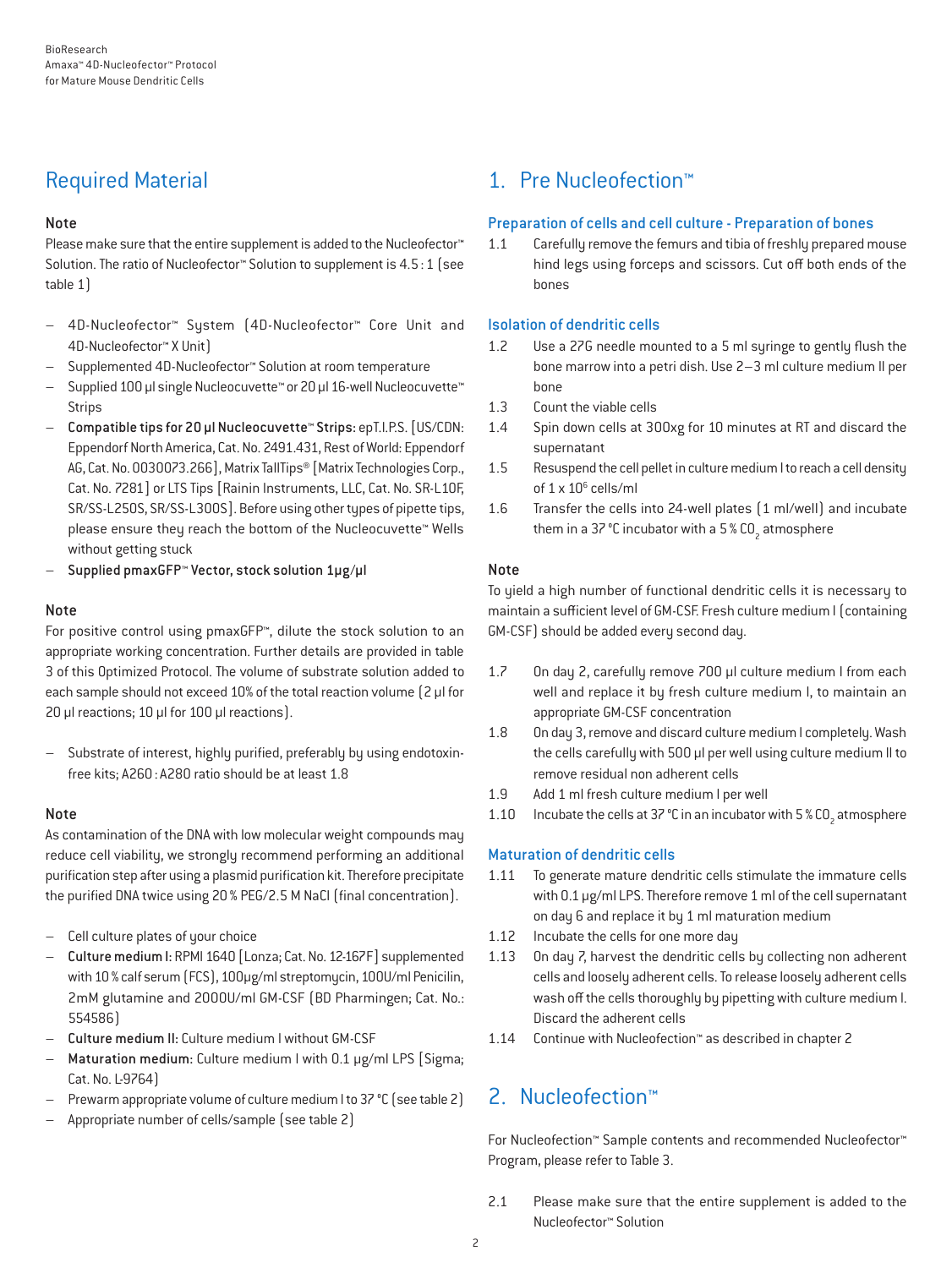- 2.2 Start 4D-Nucleofector™ System and create or upload experimental parameter file (for details see device manual)
- 2.3 Select/Check for the appropriate Nucleofector™ Program (see table 3)
- 2.4 Prepare cell culture plates by filling appropriate number of wells with desired volume of recommended culture media (see table 4) and pre-incubate/equilibrate plates in a humidified 37°C/5% CO<sub>2</sub> incubator
- 2.5 Pre-warm an aliquot of culture medium to 37 °C (see table 4)
- 2.6 Prepare plasmid DNA or pmaxGFP™ Vector or siRNA (see table 3)
- 2.7 Count an aliquot of the cells and determine cell density
- 2.8 Centrifuge the required number of cells (see table 3) at 300xg for 10 minutes at room temperature. Remove supernatant completely
- 2.9 Resuspend the cell pellet carefully in room temperature 4D-Nucleofector™ Solution (see table 3)
- 2.10 Prepare mastermixes by dividing cell suspension according to number of substrates
- 2.11 Add required amount of substrates to each aliquot (max. 10 % of final sample volume)
- 2.12 Transfer mastermixes into the Nucleocuvette™ Vessels

#### Note

As leaving cells in Nucleofector™ Solution for extended periods of time may lead to reduced transfection efficiency and viability it is important to work as quickly as possible. Avoid air bubbles while pipetting.

- 2.13 Gently tap the Nucleocuvette™ Vessels to make sure the sample covers the bottom of the cuvette
- 2.14 Place Nucleocuvette™ Vessel with closed lid into the retainer of the 4D-Nucleofector™ X Unit. Check for proper orientation of the Nucleocuvette™ Vessel
- 2.15 Start Nucleofection™ Process by pressing the "Start" on the display of the 4D-Nucleofector™ Core Unit (for details, please refer to the device manual)
- 2.16 After run completion, carefully remove the Nucleocuvette™ Vessel from the retainer
- 2.17 Resuspend cells with pre-warmed medium (for recommended volumes see table 5). Mix cells by gently pipetting up and down two to three times. When working with the 100 µl Nucleocuvette™ use the supplied pipettes and avoid repeated aspiration of the sample
- 2.18 Plate desired amount of cells in culture system of your choice (for recommended volumes see table 5)

# 3. Post Nucleofection™

3.1 Incubate the cells in humidified  $37^{\circ}$ C/5 % CO<sub>2</sub> incubator until analysis. Gene expression or down regulation, respectively, is often detectable after only 4–8 hours

# Additional Information

For an up-to-date list of all Nucleofector™ References, please refer to: www.lonza.com/nucleofection-citations

For more technical assistance, contact our Scientific Support Team:

#### USA /Canada

|      | Phone: 800 521 0390 (toll-free)      |
|------|--------------------------------------|
| Fax: | 301 845 8338                         |
|      | E-mail: scientific.support@lonza.com |

#### Europe and Rest of World

|          | Phone: +49 221 99199 400                |
|----------|-----------------------------------------|
| Fax: Fax | +49 221 99199 499                       |
|          | E-mail: scientific.support.eu@lonza.com |

#### References

1. Inaba K. et al, [1992] J. Exp. Med. 176: 1693-1702

#### Lonza Cologne GmbH 50829 Cologne, Germany

Please note that the Amaxa™ Nucleofector™ Technology is not intended to be used for diagnostic purposes or for testing or treatment in humans.

The Nucleofector™ Technology, comprising Nucleofection™ Process, Nucleofector™ Device, Nucleofector™ Solutions, Nucleofector™ 96-well Shuttle™ System and 96-well Nucleocuvette™ plates and modules is covered by patent and/or patent-pending rights owned by Lonza Cologne GmbH.

The Nucleofector™ Technology, comprising Nucleofection™ Process, Nucleofector™ Device, Nucleofector™ Solutions, Nucleofector™ 96-well Shuttle™ System and 96-well Nucleocuvette™ plates and modules is covered by patent and/or patent-pending rights owned by Lonza Cologne GmbH.

ATCC® and the ATCC Catalog Marks are trademarks of ATCC.

Other product and company names mentioned herein are the trademarks of their respective owners.

This kit contains a proprietary nucleic acid coding for a proprietary copepod fluorescent protein intended to be used as a positive control with this Lonza product only. Any use of the proprietary nucleic acid or protein other than as a positive control with this Lonza product is strictly prohibited. USE IN ANY OTHER APPLICATION REQUIRES A LICENSE FROM EVROGEN. To obtain such a license, please contact Evrogen at license@evrogen.com. The CMV promoter is covered under U.S. Patents 5,168,062 and 5,385,839 and its use is permitted for research purposes only. Any other use of the CMV promoter requires a license from the University of Iowa Research Foundation, 214 Technology Innovation Center, Iowa City, IA 52242.

The use of this product in conjunction with materials or methods of third parties may require a license by a third party. User shall be fully responsible for determining whether and from which third party it requires such license and for the obtainment of such license.

No statement is intended or should be construed as a recommendation to infringe any existing patent.

© Copyright 2010, Lonza Cologne GmbH. All rights reserved.